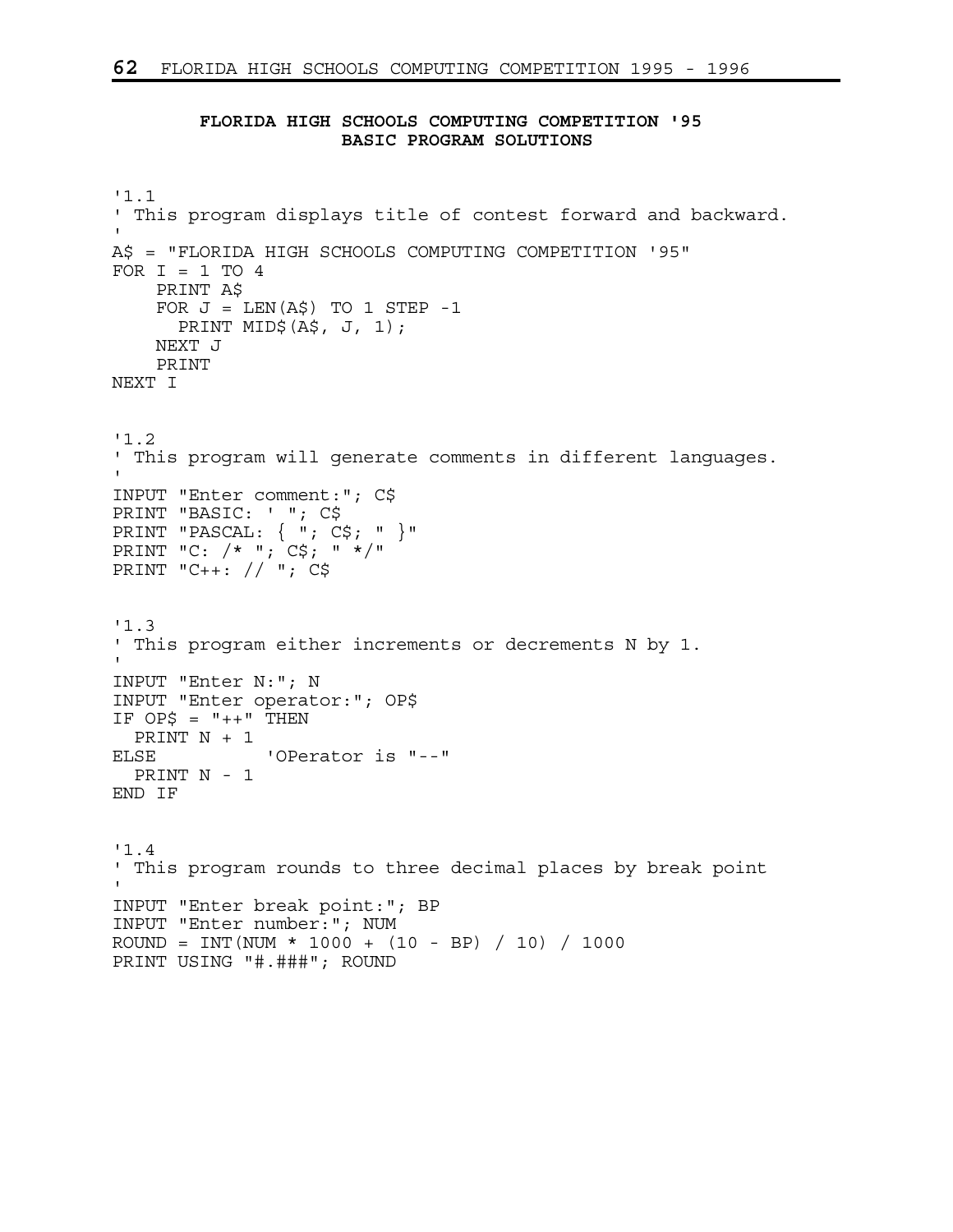```
'1.5 
' This program will determine if a program is a REXX or a CLIST. 
' 
INPUT "Enter comment:"; C$ 
IF INSTR(C$, "REXX") > 0 THEN 
  PRINT "REXX" 
ELSE 
   PRINT "CLIST" 
END IF 
'1.6 
' This program displays the number of times variables appear. 
' 
INPUT "Enter number of variables:"; NUM 
INPUT "Enter number initialized:"; INIT 
INPUT "Enter number initialized to 0:"; INIT0 
PRINT "BASIC ="; INIT - INIT0 
PRINT "PASCAL ="; NUM + INIT 
PRINT (C/C++ = "; NUM'1.7 
' This program displays the last qualifier of a data set name. 
' 
INPUT "Enter data set name"; DSN$ 
FOR I = LEN(DSN$) TO 1 STEP -1CH$ = MID$ (DSN$, I, 1)IF CHS = "." THEN PRINT LAST$: END 
   ELSE 
    LAST$ = CH$ + LAST$ END IF 
NEXT I 
'1.8 
' This program displays a set of real numbers in reverse order. 
' 
INPUT "Enter N:"; N 
FOR I = 1 TO N
   INPUT "Enter #:"; A$(I) 
NEXT I 
PRINT 
FOR I = N TO 1 STEP -1 PRINT A$(I) 
NEXT I
```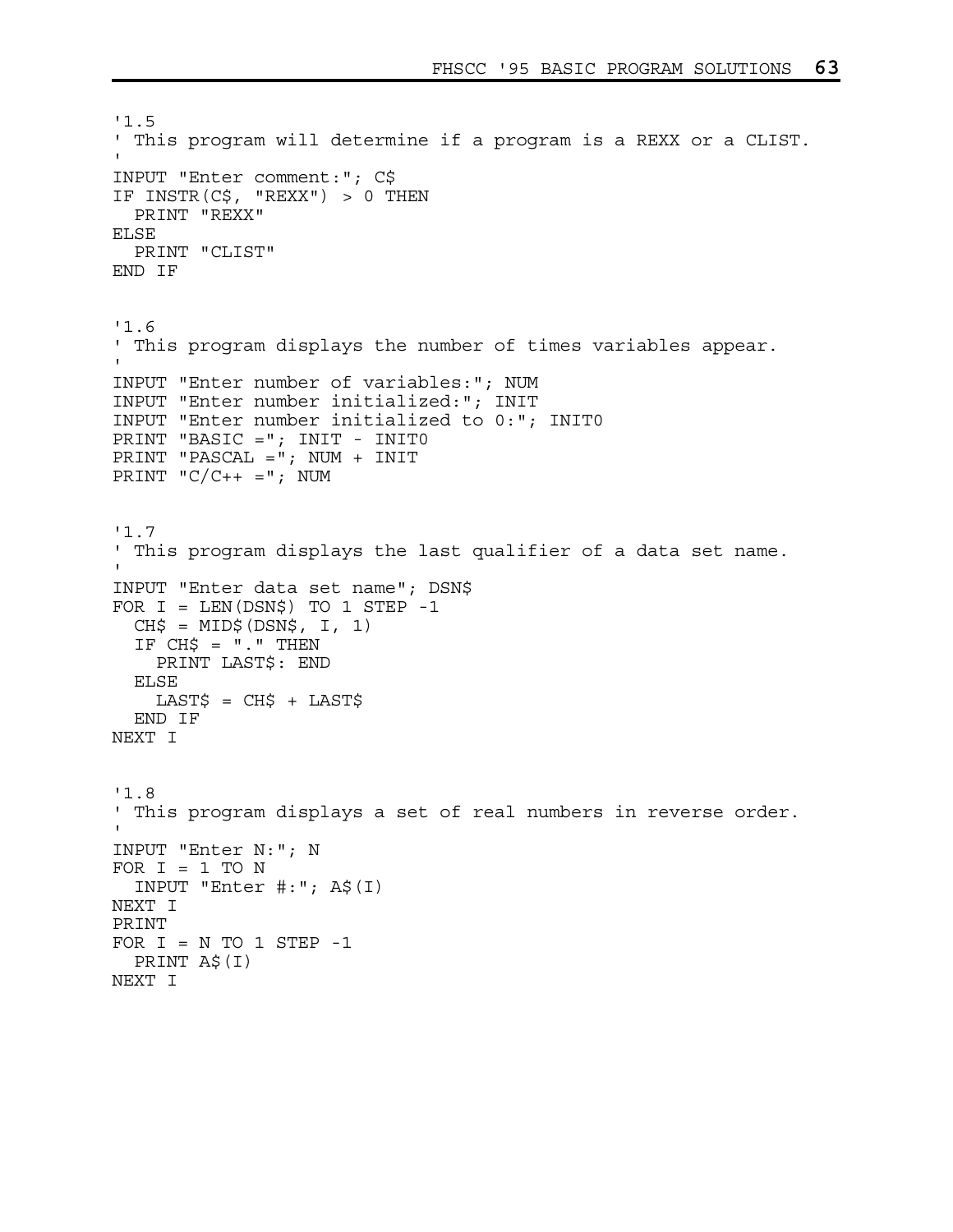'1.9 ' This program displays a large X made up of letter X's. ' INPUT "Enter number of X's:"; NUM CLS FOR  $I = 1$  TO NUM LOCATE I, I: PRINT "X" LOCATE I, NUM - I + 1: PRINT "X" NEXT I '1.10 ' This program will display the savings in postage. ' COST = 23.33333 INPUT "Enter # of printed sides:"; PS INPUT "Enter # of single sided pages:"; SS ' Calculate # of pages and weight for 1st bill  $PAGE1 = PS - 6: OZ1 = 1$  $OZ1 = OZ1 + INT((PAGE1 + 8) / 9)$ ' Calculate # of pages and weight for 2nd bill PAGE2 = SS + INT $(\overline{PS} - SS + 1) / 2$  - 6  $OZ2 = 1$  $OZ2 = OZ2 + INT((PAGE2 + 8) / 9)$ PRINT USING "###.## CENTS SAVED"; (OZ1 - OZ2) \* COST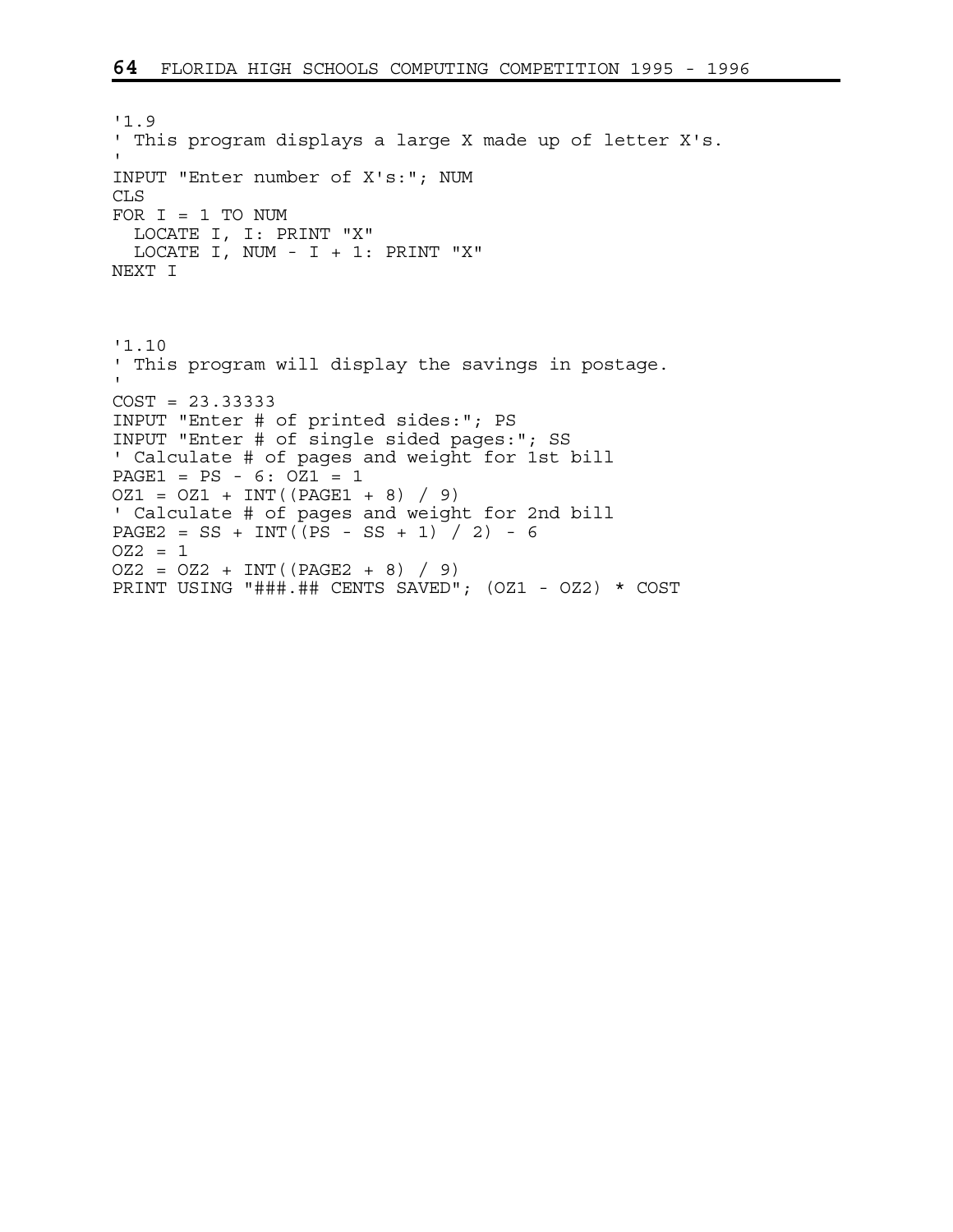```
'2.1 
' This program finds integral solutions of (X, Y) for AX + BY = C.
' 
INPUT "Enter A, B, C:"; A, B, C 
X = 1DO 
  Y = (C - A \cdot X) / BIF ABS(Y - INT(Y)) < .001 THEN
     PRINT "("; LTRIM$(STR$(X)); ","; LTRIM$(STR$(Y)); ")" 
     END 
   END IF 
  X = X + 1LOOP UNTIL X > 10000'2.2 
' This program verifies a part number by validating check digit 
' 
INPUT "Enter part number:"; PART$ 
L = LEN(PART$): PROD = 1FOR I = 1 TO L - 1 DIGIT = VAL(MID$(PART$, I, 1)) 
  SUM = SUM + DIGIT * ((I MOD 2) + 1)NEXT I 
' Subtract units digit of sum from 9 for check digit 
CHKDIGIT = 9 - (SUM MOD 10)IF CHKDIGIT = VAL(RIGHT$(PART$, 1)) THEN 
  PRINT "OKAY" 
ELSE 
   PRINT "ERROR - CHECK DIGIT SHOULD BE"; CHKDIGIT 
END IF 
'2.3 
' This program determines number of prizes given of $13 million 
' 
PRIZE = 13000000 
' Same algorithm is used as converting # to base 13 # 
FOR I = 6 TO 0 STEP -1POW(I) = INT(13 \uparrow I + .1)
 A(I) = INT(PRIZE / POW(I))PRIZE = PRIZE MOD POW(I)NEXT I 
FOR I = 0 TO 6
  PRINT "\sharp"; LTRIM\sharp (STR\sharp (POW(I))); " ="; A(I)
NEXT I
```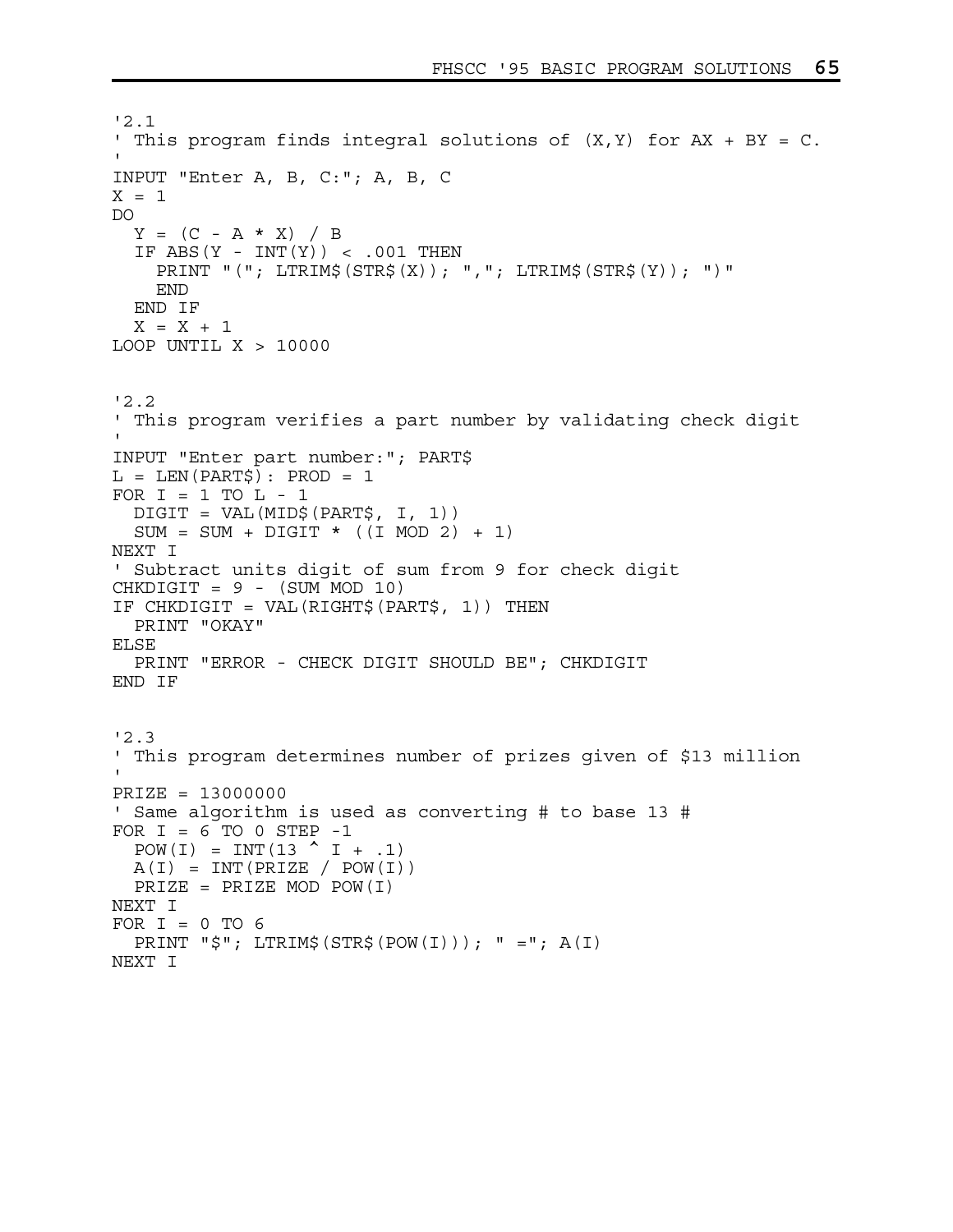```
'2.4 
' This program will determine the cost of Directory Assistance. 
' 
INPUT "Enter number of DACs:"; N 
FOR I = 1 TO N
   INPUT "Enter DAC:"; DAC$ 
  IF DACS = "00" THEN
    COST = 3!ELSEIF DAC$ = "1411" THEN
    LOCALDAC = LOCALDAC + 1: COST = 0 ELSE 
    AREA$ = MID$ (DAC$, 2, 3)IF AREA$ = "813" THEN
     COST = .25ELSEIF AREA$ = "305" OR AREA$ = "407" OR AREA$ = "904" THEN
      COST = .4 ELSE 
      COST = .65 END IF 
   END IF 
   TOT = TOT + COST 
NEXT I 
' Every local DAC after the third cost 25 cents 
IF LOCALDAC > 3 THEN 
  TOT = TOT + (LOCALDAC - 3) * .25END IF 
PRINT USING "##.## DOLLARS"; TOT 
'2.5 
' This program will display the heading of even/odd pages. 
' 
DATA PROBLEMS,180,JUDGING CRITERIA,140 
DATA BASIC SOLUTIONS,200,PASCAL SOLUTIONS,260 
FOR I = 1 TO 4: READ P\circ(I), PNUM(I): NEXT I
' 
INPUT "Enter page number:"; PAGE 
IF PAGE MOD 2 = 0 THEN 
  PRINT LTRIM$(STR$(PAGE)); 
   PRINT " FLORIDA HIGH SCHOOLS COMPUTING COMPETITION"; 
  PRINT " 1985 - 1994" 
ELSE 
   PRINT "FHSCC '"; 
  I = 1: PAG = PAGE WHILE PAG > PNUM(I) 
    PAG = PAG - PNUM(I): I = I + 1 WEND 
  CH = INT(PAG / (PNUM(I) / 10)) PRINT USING "## "; 85 + CH; 
  PRINT P$(I); " "; 
  PRINT PAGE 
END IF
```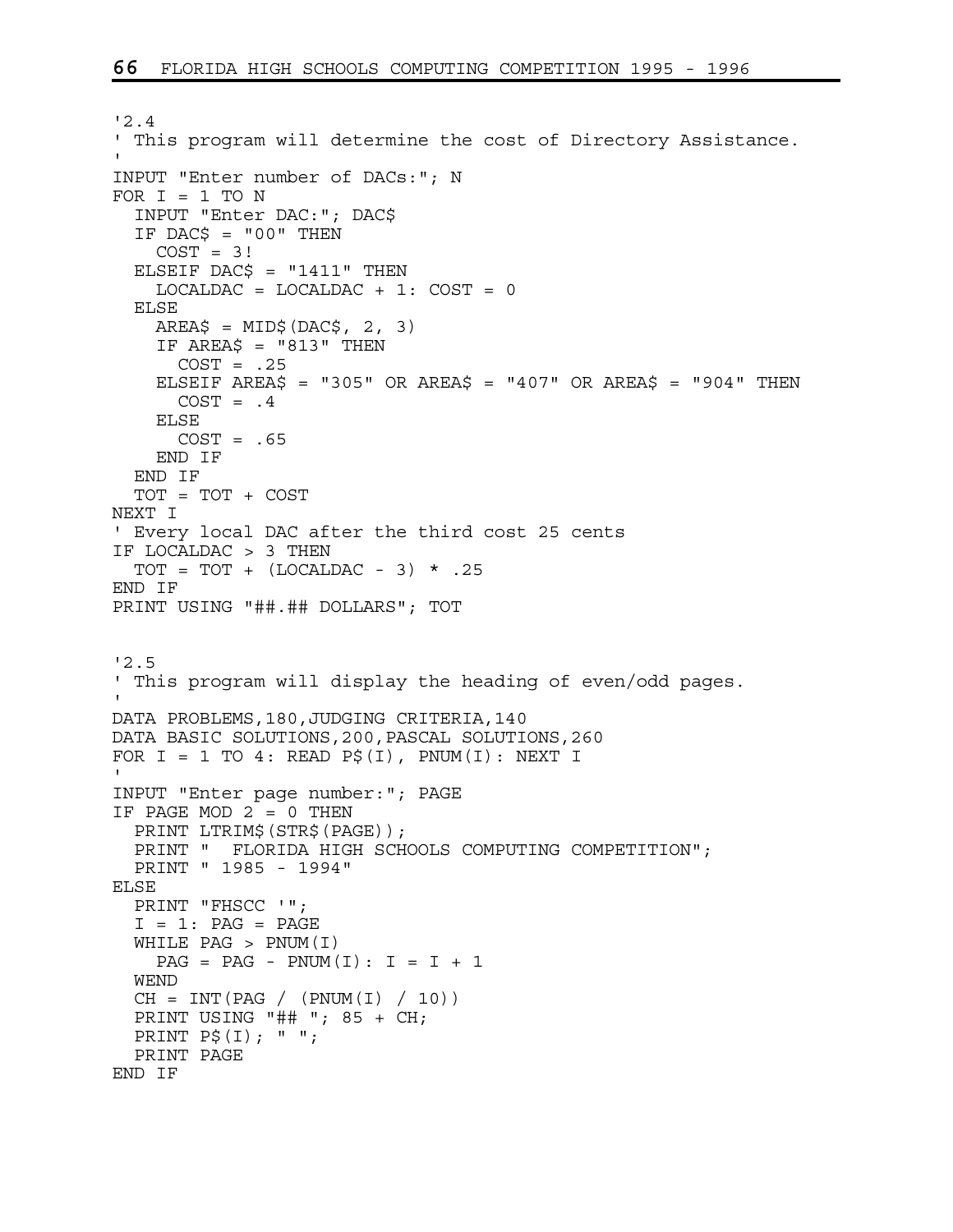```
'2.6 
' This program will compute the total ESTIMATED PREPARATION TIME. 
' 
DATA 1040,A,B,C,D,E 
DATA 3,8, 2,53, 4,41, 0,53 
DATA 2,32, 0,26, 1,10, 0,27 
DATA 0,33, 0,8, 0,17, 0,20 
DATA 6,26, 1,10, 2,5, 0,35 
DATA 0,51, 0,42, 1,1, 0,41 
DATA 2,52, 1,7, 1,16, 0,35 
FOR I = 1 TO 6: READ FORM$(I): NEXT I
FOR I = 1 TO 6
  FOR J = 1 TO 4
    READ HR(I, J), MIN(I, J) NEXT J 
NEXT I 
' Tally form times until invalid entry 
I = 0DO UNTIL I > 6 
   INPUT "Enter form:"; F$ 
  I = 1WHILE (I < 7) AND (F\zeta < > FORM\zeta(I)): I = I + 1: WEND
   IF I < 7 THEN 
    FOR J = 1 TO 4
      TOTHR = TOTHR + HR(I, J)TOTMIN = TOTMIN + MIN(I, J) NEXT J 
   END IF 
LOOP 
\mathbf ITOTHR = TOTHR + INT (TOTMIN / 60)
TOTMIN = TOTMIN MOD 60 
PRINT TOTHR; "HR., "; TOTMIN; "MIN."
```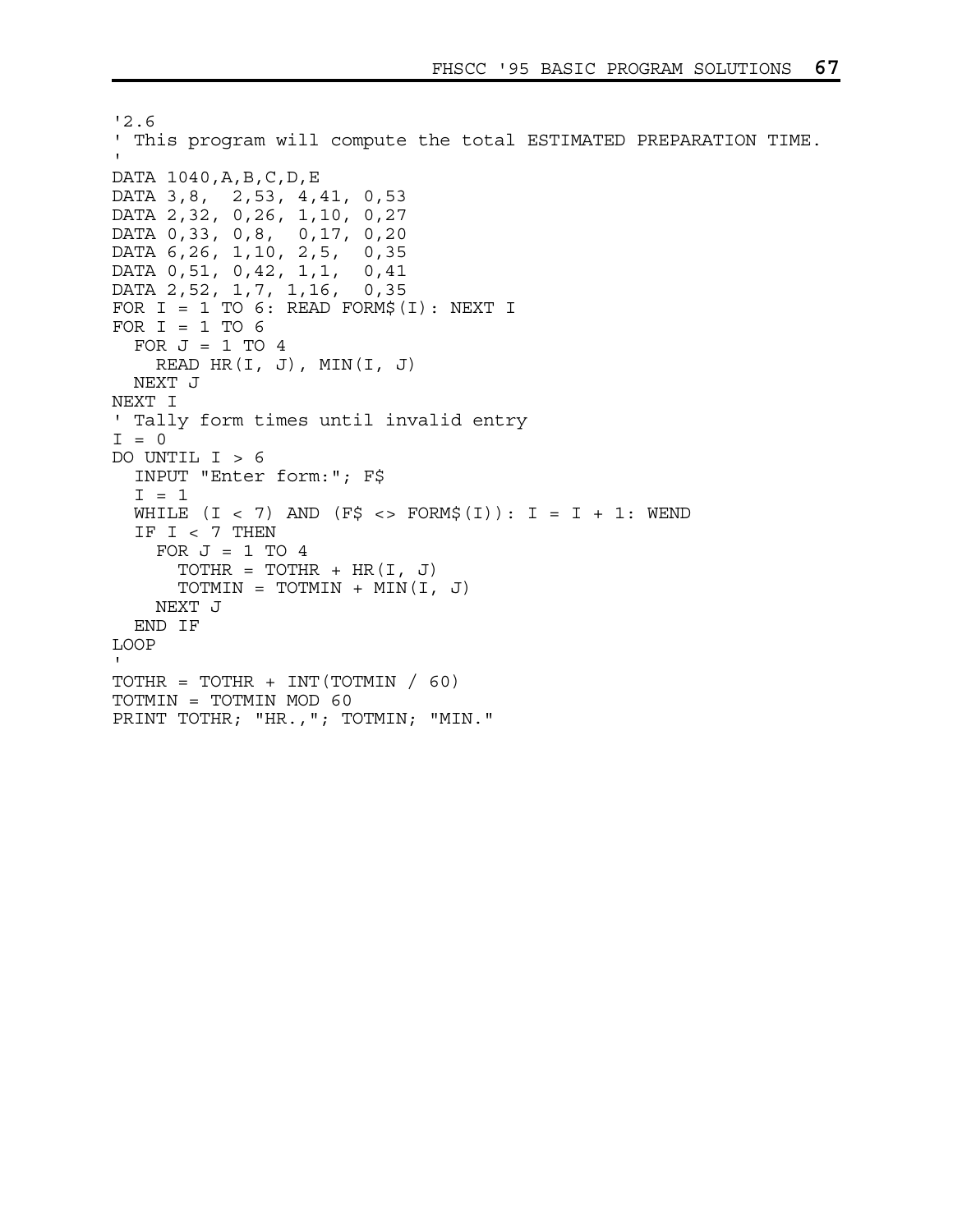```
'2.7 
' This program will calculate investments at GTE. 
' 
BEGPRICE = 32! * .85 
RETURN401K = .14 
' 
INPUT "Enter salary:"; SALARY 
INPUT "Enter 401K %:"; PERCENT: PERCENT = PERCENT / 100 
MAXSHARES = INT(SALARY / 100) 
PRINT "YOU CAN PURCHASE UP TO"; MAXSHARES; "SHARES"
INPUT "Enter number of shares:"; SHARES 
INPUT "Enter end of year price:"; ENDPRICE 
' 
EMPCONT = SALARY * PERCENT 
IF PERCENT >= .06 THEN 
 COMPCONT = (SALARY * .06) * .75ELSE 
  COMPCONT = (SALARY * PERCENT) * .75END IF 
K401 = (EMPCONT + COMPCONT) * RETURN401KSTOCKGAIN = SHARES * (ENDPRICE - BEGPRICE) 
TOTALGAIN = COMPCONT + K401 + STOCKGAIN 
' 
PRINT USING "COMPANY CONTRIBUTION: #####.##"; COMPCONT
PRINT USING "401K INTEREST RETURN: #####.##"; K401
PRINT USING " STOCK GAINS: #####.##"; STOCKGAIN<br>PRINT USING " TOTAL GAINS: #####.##"; TOTALGAIN
                      TOTAL GAINS: #####.##"; TOTALGAIN
```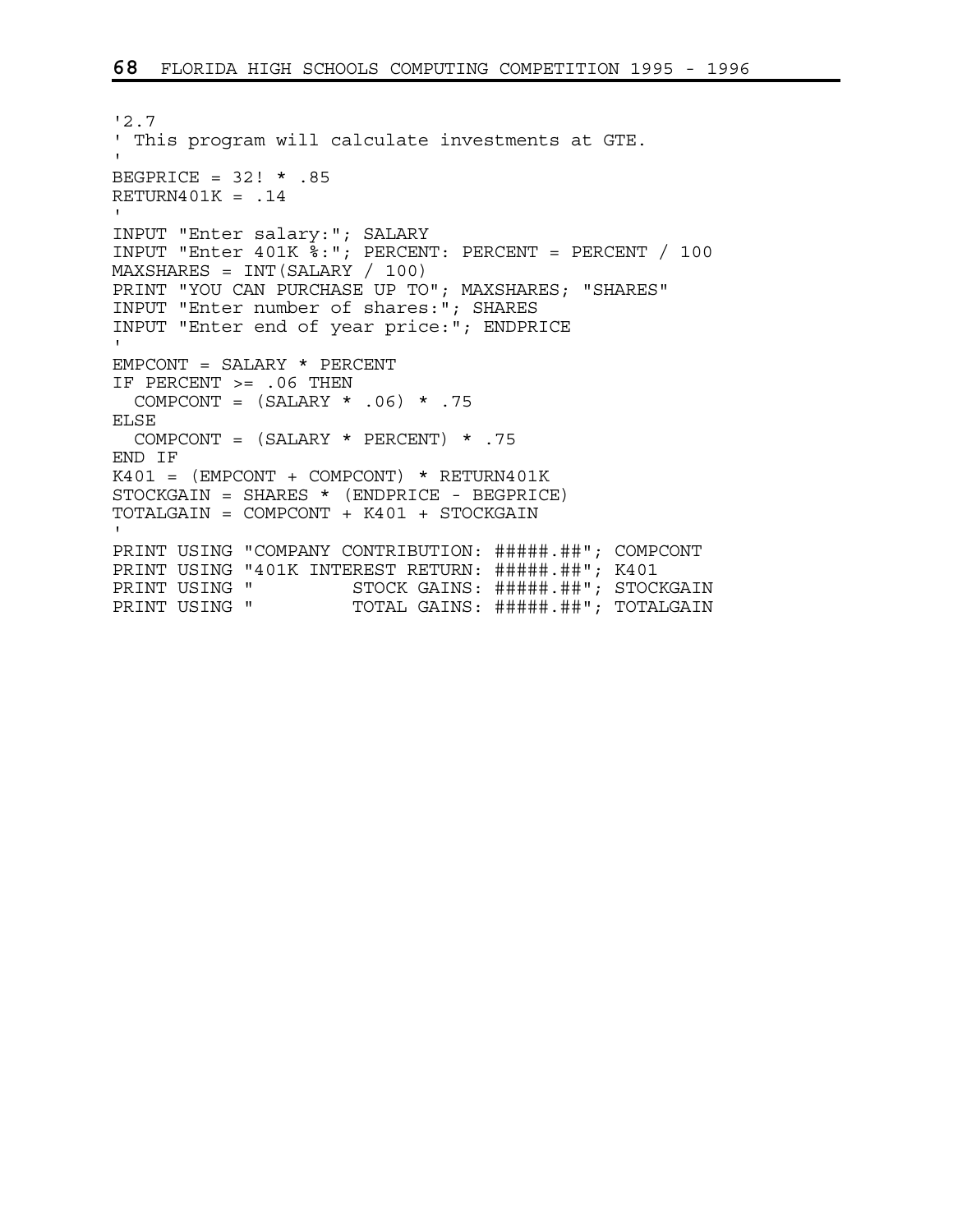```
'2.8 
' This program will produce loops of a spiral using letters. 
' 
INPUT "Enter number of spiral loops:"; NUM 
INPUT "Enter first letter:"; LET$ 
CLS 
ROW = 12: COL = 40: INCR = 1WHILE LOOPNUM < NUM 
  INCR = INCR + 2 ' Go right 
  LOCATE ROW, COL: PRINT STRING$(INCR, LET$) 
  COL = COL + INCR - 1 ' Go down 
  FOR I = 1 TO INCR - 1
     LOCATE ROW + I, COL: PRINT LET$ 
   NEXT I 
  ROW = Row + INCR - 1: INCR = INCR + 2 ' Go left 
  COL = COL - INCR + 1 LOCATE ROW, COL: PRINT STRING$(INCR, LET$) 
   ' Go up 
  FOR I = 1 TO INCR - 2
     LOCATE ROW - I, COL: PRINT LET$ 
  NEXT I 
  ROW = Row - INCR + 1IF LET$ = "Z" THEN LET$ = "A" ELSE LET$ = CHR$(ASC(LET$) + 1)
  LOOPNUM = LOOPNUM + 1 
WEND
```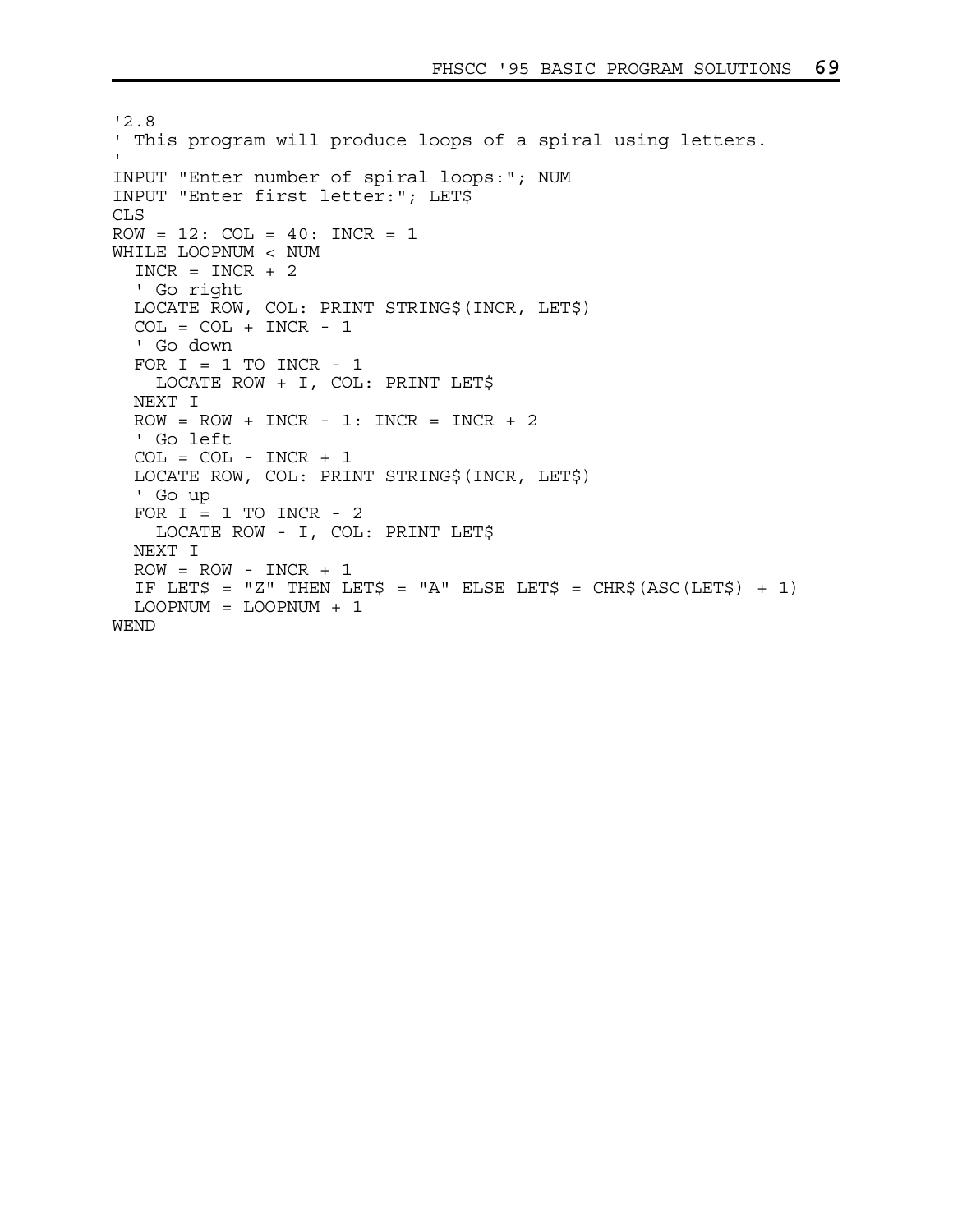```
'2.9 
' This program shows all possible moves for a Queen in chess. 
' 
INPUT "Enter column and row:"; RC$ 
COL = ASC(LEFT$(RC$, 1)) - ASC("A") + 1ROW = 9 - VAL(RIGHT$ (RC$, 1))CLS 
FOR I = 8 TO 1 STEP -1: PRINT USING "#"; I: NEXT I
PRINT " A B C D E F G H" 
' Horizontal moves 
LOCATE ROW, 3: PRINT "* * * * * * * *" 
' Vertical moves 
FOR I = 1 TO 8: LOCATE I, COL * 2 + 1: PRINT "*": NEXT I
' Diagonal moves 
FOR I = 1 TO 7
 R(1) = ROW - I: C(1) = COL - IR(2) = ROW + I: C(2) = COL + IR(3) = ROW - I: C(3) = COL + IR(4) = ROW + I: C(4) = COL - IFOR J = 1 TO 4
    IF R(J) > 0 AND R(J) < 9 AND C(J) > 0 AND C(J) < 9 THEN
      LOCATE R(J), C(J) * 2 + 1: PRINT "*"
    END IF 
  NEXT J 
NEXT I 
LOCATE ROW, COL * 2 + 1: PRINT "Q"
```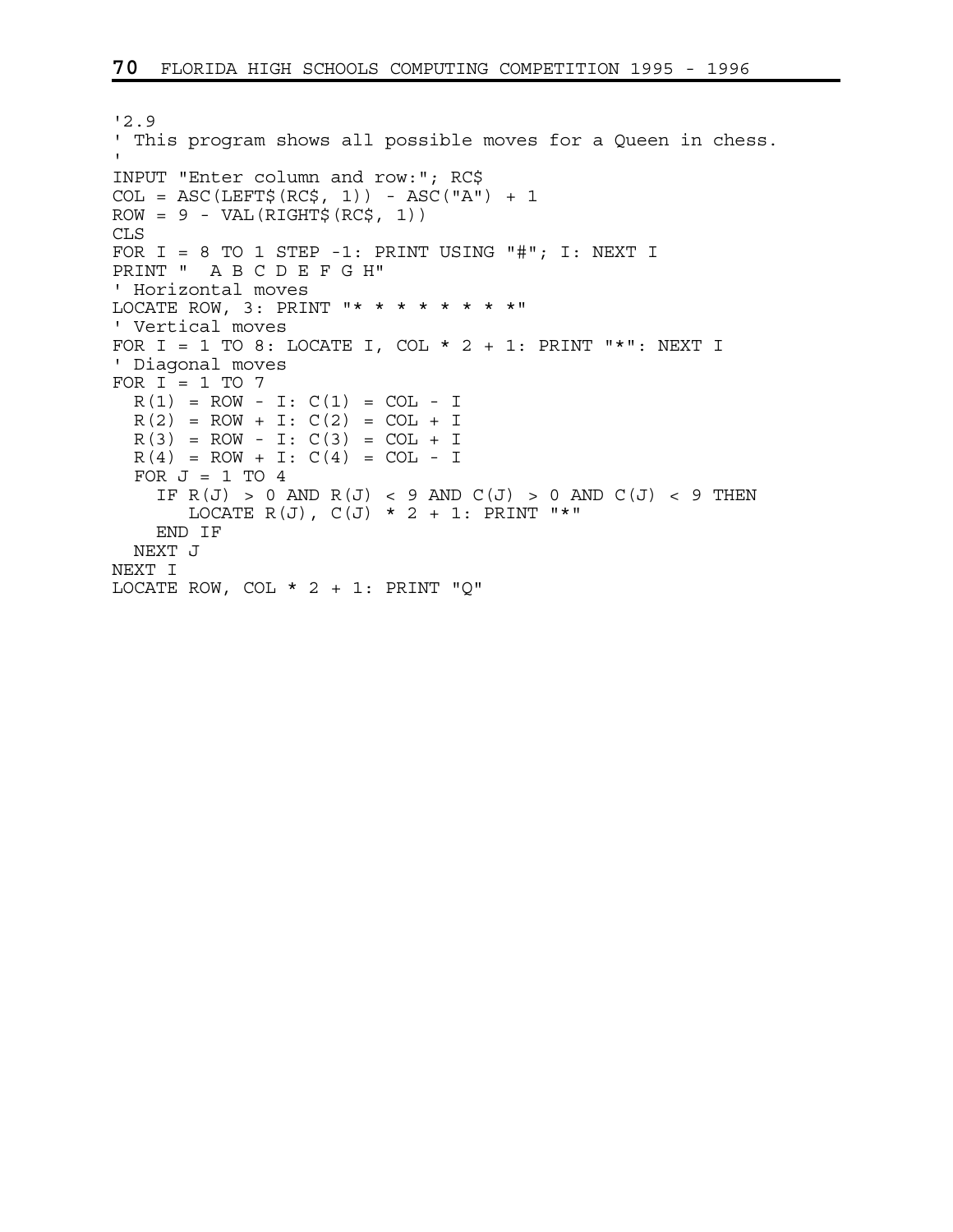```
'2.10 
' This program tabulates information during a pre-election. 
' 
DATA MALE,FEMALE,50 AND BELOW,OVER 50,WHITE,OTHERS 
DATA ABOVE $25000,$25000 AND BELOW 
DATA WHITE MALE OVER 50 AND ABOVE $25000,OTHER 
INPUT "Enter sex:"; SEX$ 
WHILE SEX$ <> "E" 
   INPUT "Enter age:"; AGE 
   INPUT "Enter race:"; RACE$ 
   INPUT "Enter income:"; INCOME 
   INPUT "Enter party:"; PARTY$ 
   IF PARTY$ = "D" THEN COL = 1 ELSE COL = 2 
  IF SEX\zeta = "M" THEN ROW = 1 ELSE ROW = 2
  SUM(ROW, COL) = SUM(ROW, COL) + 1IF AGE <= 50 THEN ROW = 3 ELSE ROW = 4SUM(ROW, COL) = SUM(ROW, COL) + 1IF RACE$ = "W" THEN ROW = 5 ELSE ROW = 6SUM(ROW, COL) = SUM(ROW, COL) + 1IF INCOME > 25000 THEN ROW = 7 ELSE ROW = 8
  SUM(ROW, COL) = SUM(ROW, COL) + 1IF RACE$ = "W" AND SEX$ = "M" AND AGE > 50 AND ROW = 7 THEN
    ROW = 9 ELSE 
    ROW = 10 END IF 
  SUM(ROW, COL) = SUM(ROW, COL) + 1 TOTAL = TOTAL + 1: PRINT 
   INPUT "Enter sex:"; SEX$ 
WEND 
' 
PRINT TAB(33); "DEMOCRATIC REPUBLICAN"; 
FOR ROW = 1 TO 10
   IF ROW MOD 2 = 1 THEN PRINT 
   READ A$(ROW): PRINT A$(ROW); 
   PRINT TAB(38); 
  PRINT USING "###.#"; SUM(ROW, 1) / TOTAL * 100;<br>PRINT USING "###.#"; SUM(ROW, 2) / TOTAL
                       \# \# \# \# \cdot \# \cdot SUM(ROW, 2) / TOTAL * 100
NEXT ROW
```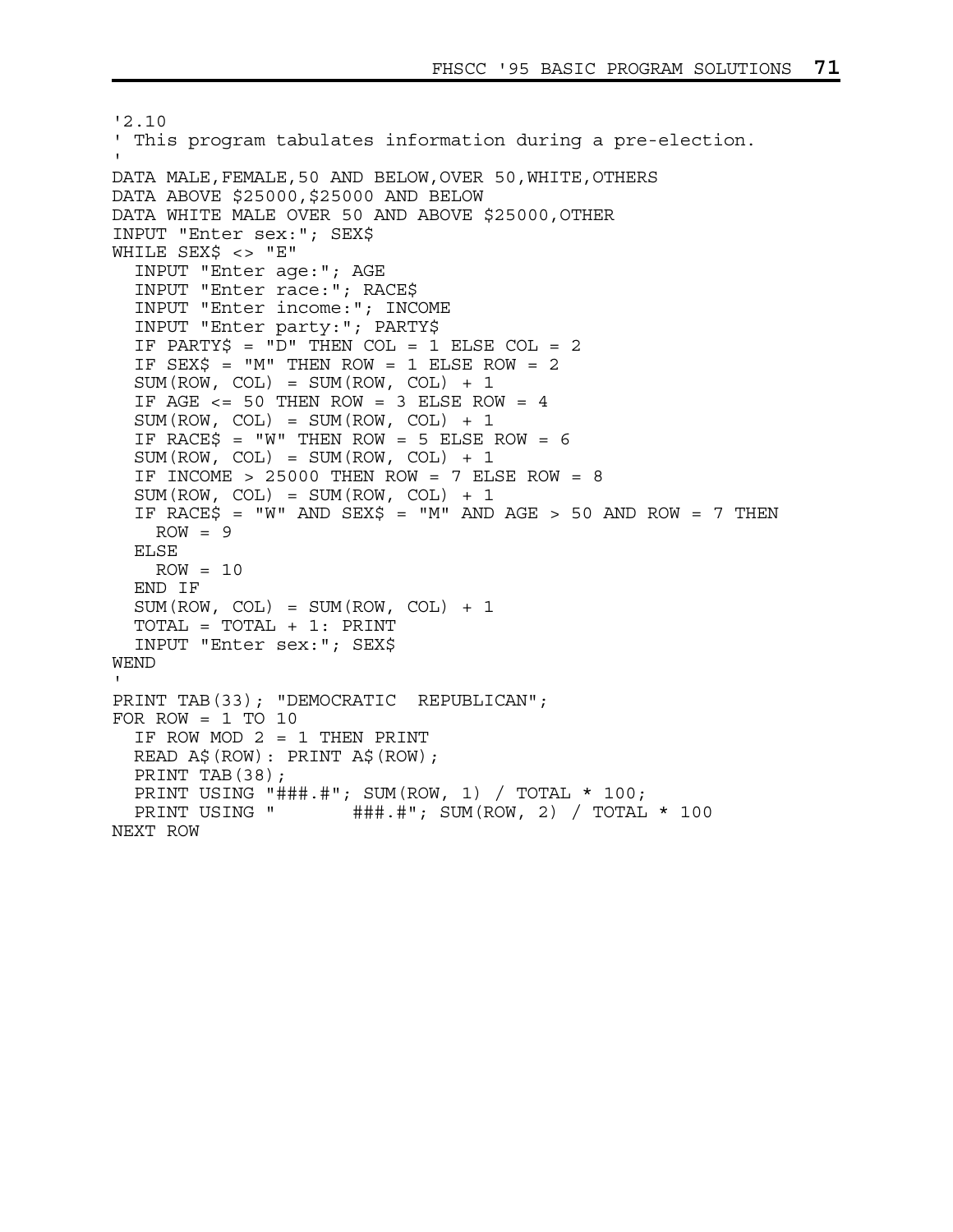```
'3.1 
' This program will determine how much IRS owes/pays. 
' 
DATA 22750, 55100, 115000, 250000, 9999999 
FOR I = 1 TO 5: READ AMOUNT(I): NEXT I
DATA .15, .28, .31, .36, .396 
FOR I = 1 TO 5: READ RATE(I): NEXT I
STDEDUCT = 3800: EXEMPTION = 2450 
' 
INPUT "Enter adjusted gross income:"; GROSS 
INPUT "Enter itemized deductions:"; DEDUCTIONS 
INPUT "Enter federal income tax withheld"; FEDTAX 
IF DEDUCTIONS > STDEDUCT THEN 
  INCOME = GROSS - DEDUCTIONS 
ELSE 
   INCOME = GROSS - STDEDUCT 
END IF 
TAXINC = INCOME - EXEMPTION 
' 
FOR I = 1 TO 5
   IF TAXINC <= AMOUNT(I) THEN 
    FOR J = 1 TO I - 1TAX = TAX + (AMOUNT(J) - AMOUNT(J - 1)) * RATE(J) NEXT J 
    TAX = TAX + (TAXINC - AMOUNT(I - 1)) * RATE(I)PRINT USING "######.## DOLLARS "; ABS(TAX - FEDTAX);
     IF FEDTAX < TAX THEN 
       PRINT "YOU OWE" 
     ELSE 
       PRINT "WILL BE REFUNDED TO YOU" 
     END IF: END 
   END IF 
NEXT I
```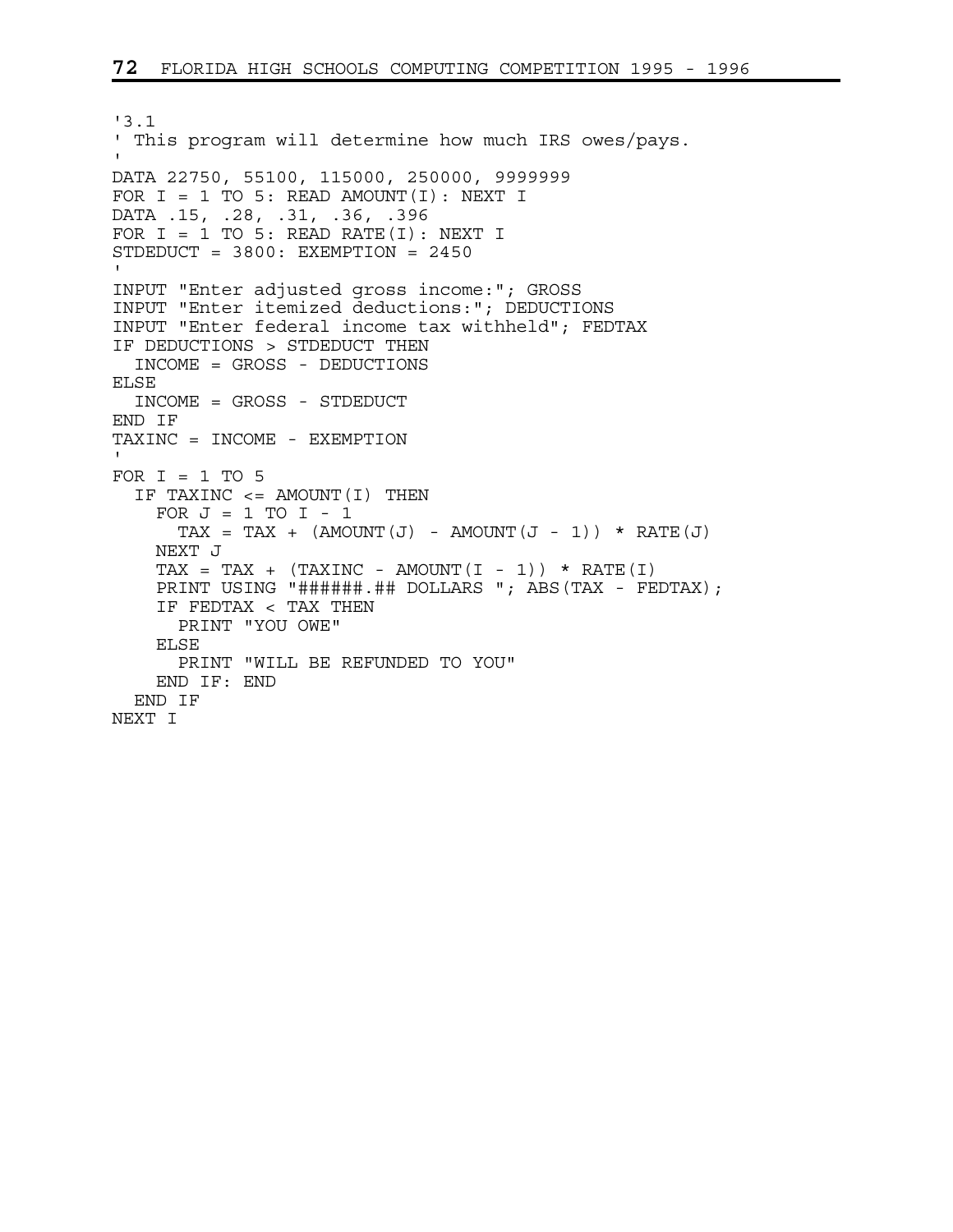```
'3.2 
' This program will display a simplified phone bill. 
' 
L = 1: INPUT "Enter MIN:"; MIN(L)
WHILE MIN(L) > 0 INPUT "Enter time:"; TIM$(L) 
 L = L + 1 INPUT "Enter MIN:"; MIN(L) 
WEND 
L = L - 1' 
' Display bill 
PRINT " BOB SMITH (813) 555-1234": PRINT 
PRINT " TIME OF DAY MIN. CHARGE" 
FOR I = 1 TO LIF LEFT$(TIM$(I), 1) = "0" THEN PRINT " "; MID$(TIM$(I), 2); 
   ELSE 
    PRINT TIM$(I); 
   END IF 
   ' Calculate charge 
  HH = VAL(LEFF\ (TIM$ (I), 2))
  AMS = MID$ (TIM$ (I), 7, 2)DAY\ = RIGHT\zeta(TIM\zeta(I), 3)BOOL1 = (HH > 7 AND HH < 12 AND AM$ = "AM")BOOL2 = (HH = 12 AND AM$ = "PM") OR (HH < 5 AND AM$ = "PM") MIDDAY = BOOL1 OR BOOL2 
  IF HH > 4 AND HH < 11 AND AM$ = "PM" AND DAY$ <> "SAT" THEN
    RATE1 = .21: RATE2 = .16 
   ELSEIF MIDDAY AND DAY$ <> "SAT" AND DAY$ <> "SUN" THEN 
     RATE1 = .28: RATE2 = .21 
   ELSE 
     RATE1 = .14: RATE2 = .11 
   END IF 
  CHARGE(I) = RATE1 + RATE2 * (MIN(I) - 1) PRINT USING " ###"; MIN(I); 
  PRINT USING " ###.##"; CHARGE(I)
  TOT = TOT + CHARGE(I)NEXT I 
IF TOT > 20 THEN DISC = TOT * .2
PRINT 
PRINT "TOTAL CHARGES"; TAB(22);
PRINT USING "###.##"; TOT 
PRINT "DISCOUNT"; TAB(22);
PRINT USING "###.##"; DISC 
PRINT "CHARGES - DISCOUNT"; TAB(22);
PRINT USING "###.##"; TOT - DISC
```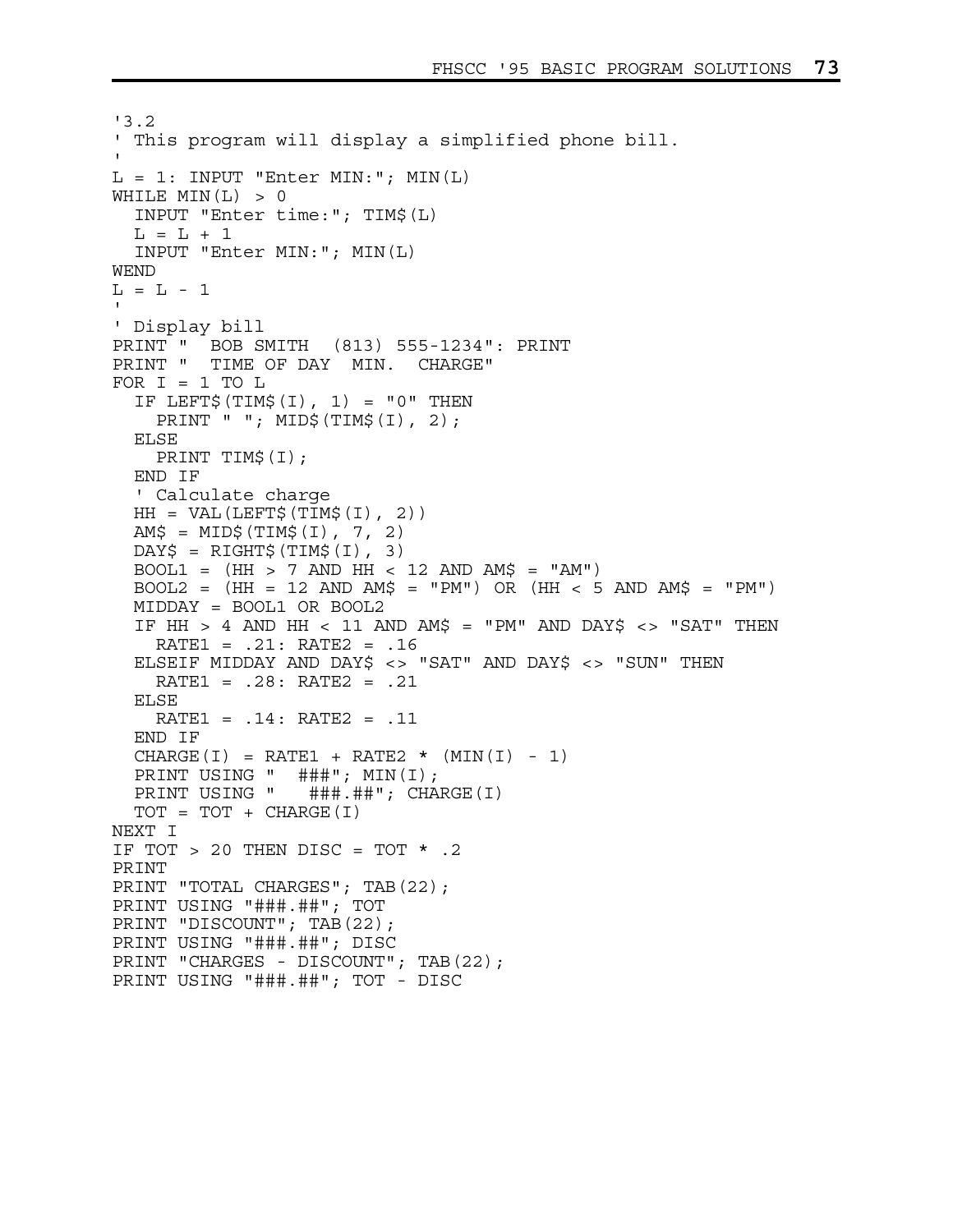```
'3.3 
' This program simulates a baseball game. 
' 
DEFINT A-W 
RANDOMIZE TIMER 
CLS : PRINT 
PRINT SPACE$(8); 
FOR I = 1 TO 9: PRINT I; : NEXT I: PRINT " SCORE"
PRINT SPACE$(8); : FOR I = 1 TO 33: PRINT "-"; : NEXT I: PRINT
PRINT "TEAM A !"; SPACE$(27); "!" 
PRINT "TEAM B !"; SPACE$(27); "!" 
FOR IN = 1 TO 9FOR T = 1 TO 2
   S = 0: B = 0: W = 0: R = 0: O = 0 WHILE O < 3 
      X = RND(3)IF X < .4 THEN S = S + 1: STOT = STOT + 1
      IF X >= .4 THEN B = B + 1: BTOT = BTOT + 1
      IF S = 3 THEN O = O + 1: OTOT = OTOT + 1: S = 0: W = 0IF B = 4 THEN W = W + 1: WTOT = WTOT + 1: B = 0: S = 0IF W = 4 THEN R = R + 1: R(T) = R(T) + 1: W = 3 WEND 
    LOCATE 3 + T, 6 + IN * 3: PRINT R;
  NEXT T 
NEXT IN 
LOCATE 4, 39: PRINT USING "##"; R(1) 
LOCATE 5, 39: PRINT USING "##"; R(2) 
PRINT 
PRINT "TOTAL # OF STRIKES:"; STOT 
PRINT "TOTAL # OF BALLS:"; BTOT 
PRINT "TOTAL # OF WALKS:"; WTOT 
PRINT "TOTAL # OF STRIKE OUTS:"; OTOT
```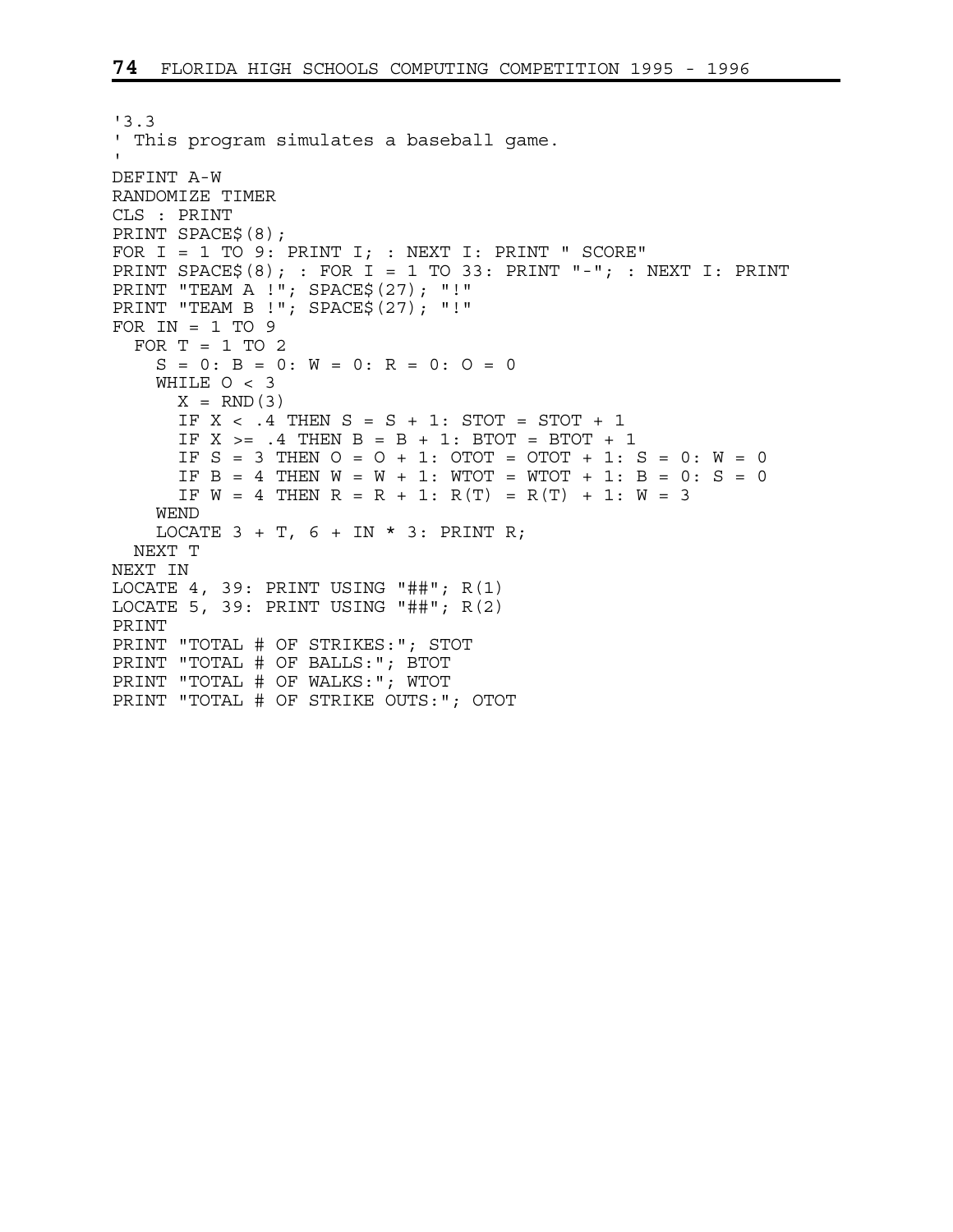```
'3.4 
' This program will produce all possible subsets of letters. 
' 
DEFINT A-Z: DIM SUB$(1024) 
INPUT "Enter letters:"; L$ 
L = LEN(L$)FOR I = 1 TO L: A$(I) = MID$(L$, I, 1): NEXT I
' 
' Sort letters in A$() 
FOR I = 1 TO L - 1FOR J = I + 1 TO L
    IF A\sharp(I) > A\sharp(J) THEN SWAP A\sharp(I), A\sharp(J) NEXT J 
NEXT I 
' 
' Generate binary numbers to produce all subsets. 
FOR N = 0 TO 2^L L - 1 NUM = N 
  FOR J = L - 1 TO 0 STEP -1BIT = INT(NUM / 2 ^ J) IF BIT THEN 
      SUB$(N) = SUB$(N) + A$(L - J): NUM = NUM - 2 ^ J END IF 
   NEXT J 
NEXT N 
' 
' Bubble Sort subsets 
FOR I = 0 TO 2 ^{\wedge} L - 2
  FOR J = I + 1 TO 2 ^{\wedge} L - 1
    IF SUB$(I) > SUB$(J) THEN SWAP SUB$(I), SUB$(J) NEXT J 
NEXT I 
' 
' Display subsets 
FOR I = 0 TO 2 ^{\wedge} L - 1
  SUBLEN = LEN(SUB$(I)) + 3 IF COL + SUBLEN > 50 THEN PRINT : COL = 0 
  PRINT "\{ " ; SUB$(I); " } " ;COL = COL + SUBLENNEXT I 
PRINT : PRINT "TOTAL SUBSETS ="; 2 ^ L
```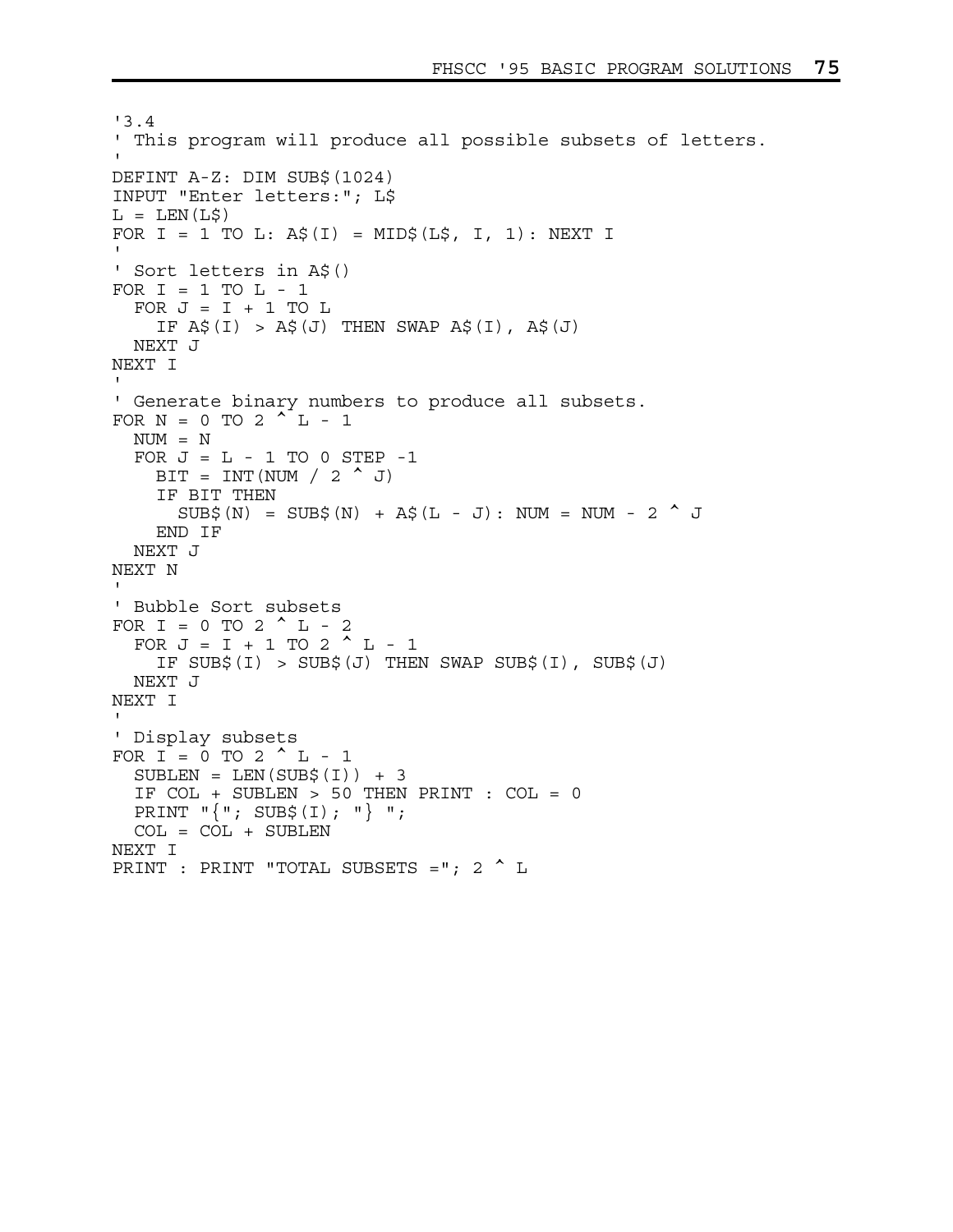```
'3.5 
' This program will sum big integers from 1 to N. 
' Gauss's formula: SUM = N * (N+1) / 2.
' 
DIM A(80), B(80), PROD(80), D(80) 
INPUT "Enter N:"; N$ 
' 
' Store digits of N$ in A() and B()
LENA = LEN(N$): LENB = LENAFOR I = 1 TO LENA
 A(I) = VAL(MID$ (N$, LENA - I + 1, 1))B(I) = A(I)NEXT I 
' 
' Add 1 to number in B() 
B(1) = B(1) + 1: I = 1WHILE B(I) = 10B(I) = 0: I = I + 1: B(I) = B(I) + 1WEND 
IF I > LENB THEN LENB = I' 
' Multiply A() by B() 
FOR I = 1 TO LENA
  CARRY = 0FOR J = 1 TO LENB
   S = I + J - 1PROD(S) = PROD(S) + A(I) * B(J) + CARRYCARRY = INT(PROD(S) / 10)PROD(S) = PROD(S) - CARRY * 10 NEXT J 
 IF CARRY > 0 THEN PROD(S + 1) = CARRY
NEXT I 
IF CARRY > 0 THEN S = S + 1' 
' Divide product PROD() by 2 
IF PROD(S) = 1 THEN S = S - 1: CARRY = 10
FOR I = S TO 1 STEP -1D(I) = INT((PROD(I) + CARRY) / 2)CARRY = (PROD(I) MOD 2) * 10NEXT I 
' 
' Display answer in D() 
FOR I = S TO 1 STEP -1 PRINT USING "#"; D(I); 
NEXT I: PRINT
```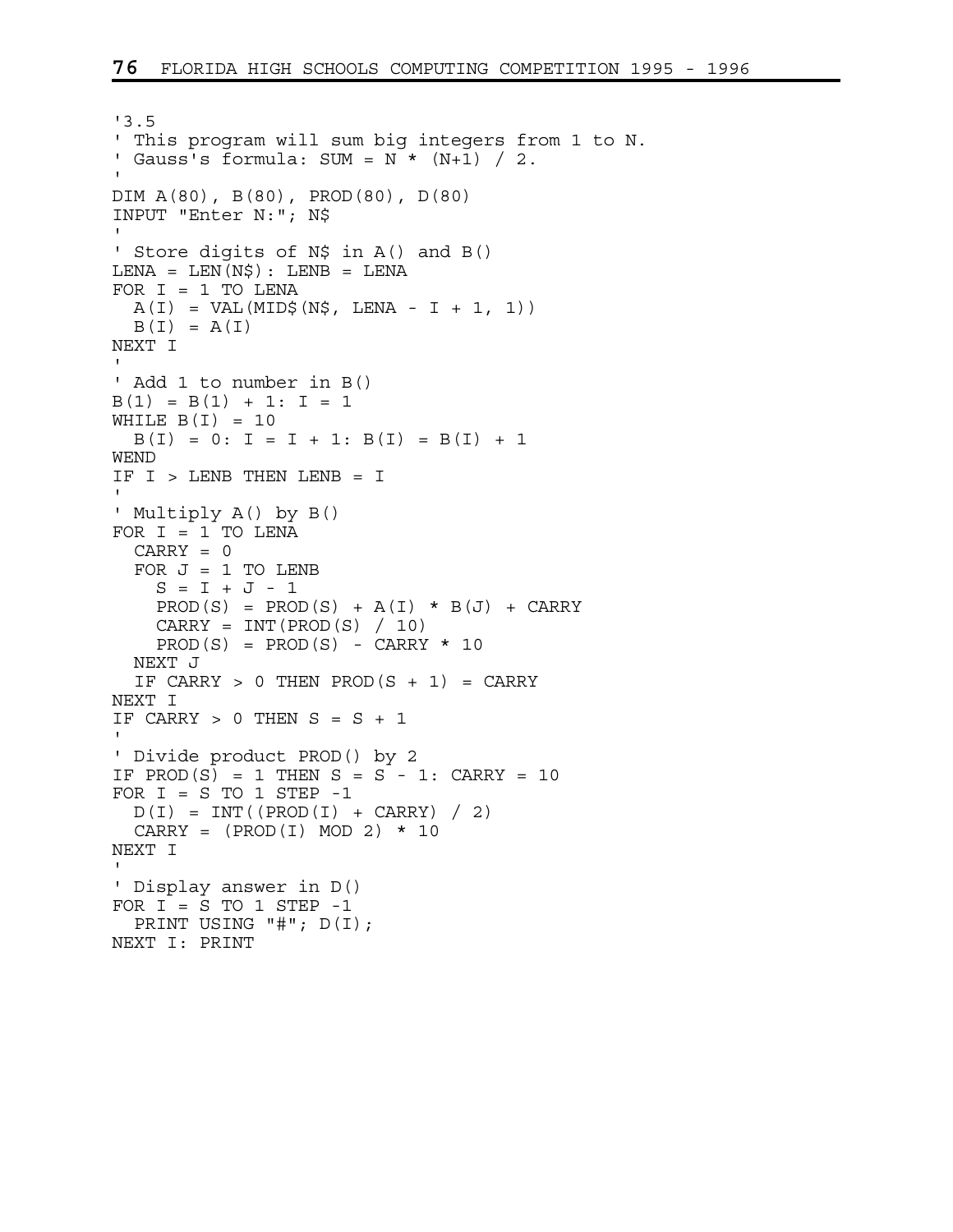```
'3.6 
' This program will assign values to variables in BASIC code. 
' 
DO 
  L = L + 1 INPUT "Enter line:"; A$(L) 
LOOP UNTIL A\hat{S}(L) = "END"L = L - 1' 
FOR I = 1 TO L ' Determine if first variable is new or old 
  V\{S} = \text{LEFTS}(\text{AS}(I), 1)
   POSV = INSTR(ALLV$, V$) 
   IF POSV = 0 THEN 
    ALLV$ = ALLV$ + V$ POSV = LEN(ALLV$) 
   END IF 
  \blacksquare ' Assign value for first number 
  CH\ = MID\(A\<sub>5</sub>(I), 3, 1)</sub>
   IF CH$ >= "0" AND CH$ <= "9" THEN 
    NUM1 = VAL(CH$) ELSE 
     POSV2 = INSTR(ALLV$, CH$) 
    NUM1 = B(POSV2) END IF 
'' U
  IF LEN(A\sharp(I)) = 3 THEN
     ' Assign first number to current variable 
    B(POSV) = NUM1 ELSE 
     ' Assign value for second number 
    CH$ = RIGHT$ (A$ (I), 1) IF CH$ >= "0" AND CH$ <= "9" THEN 
      NUM2 = VAL(CH$) ELSE 
       POSV3 = INSTR(ALLV$, CH$) 
      NUM2 = B(POSV3) END IF 
     ' Perform operation with 1st and 2nd num and place in var 
    OP\ = MID\zeta (A\zeta (I), 4, 1)
     SELECT CASE OP$ 
      CASE "+": B(POSV) = NUM1 + NUM2
      CASE " -" : B(POSV) = NUM1 - NUM2CASE "*": B(POSV) = NUM1 * NUM2
      CASE \sqrt{''}: B(POSV) = NUM1 / NUM2
     END SELECT 
   END IF 
NEXT I 
' Display the variables in order of appearance with values 
FOR I = 1 TO LEN(ALLV$)
   PRINT MID$(ALLV$, I, 1); "="; 
   PRINT LTRIM$(STR$(B(I))) 
NEXT I
```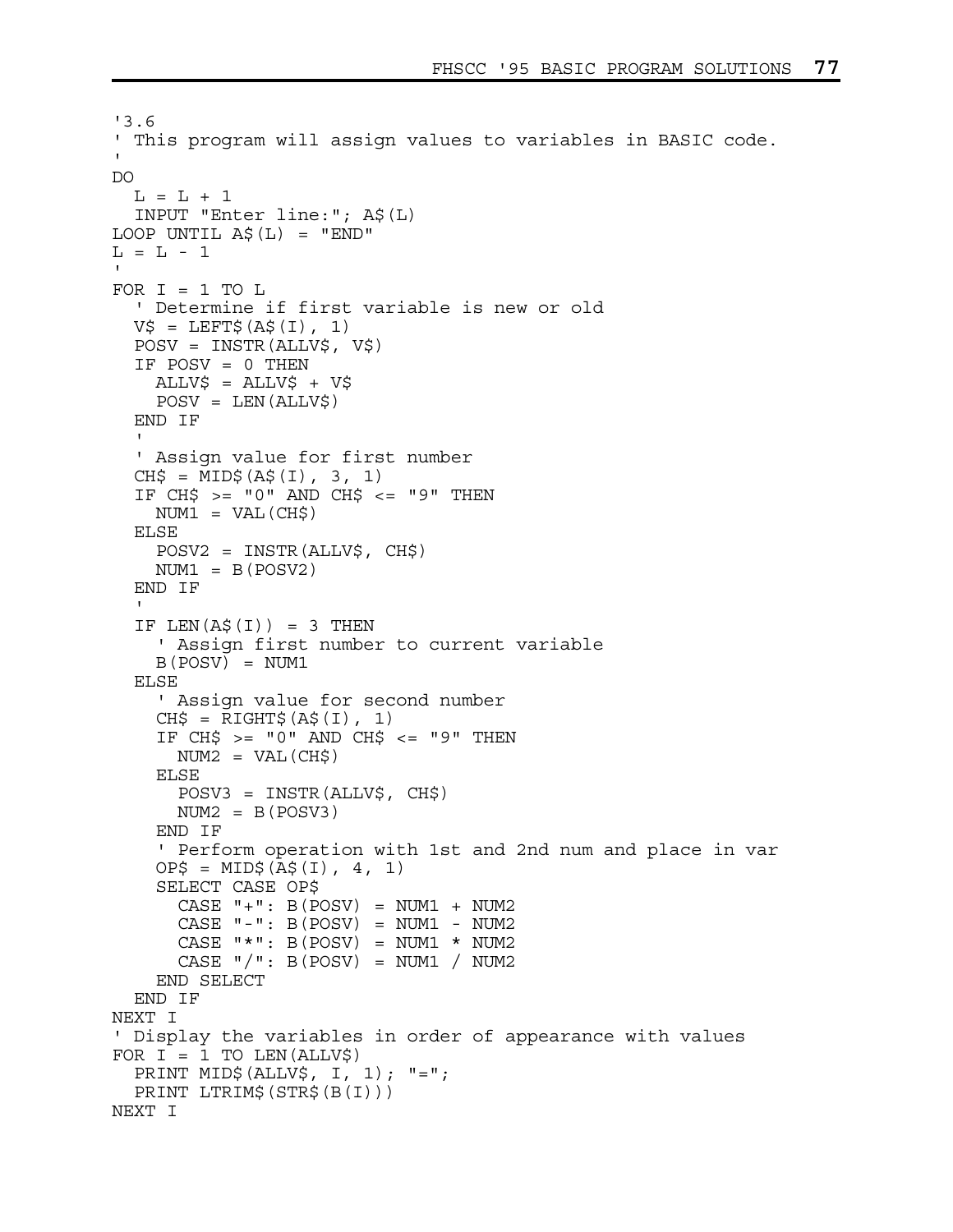```
'3.7 
' This program finds three 3-digit primes having digits 1-9. 
' 
' Generate primes into A() 
DEFINT B-Z: DEFLNG A: DIM A(200) 
FOR I = 101 TO 997 STEP 2 
  J = 3: PRIME = -1WHILE (J \leq SQR(I)) AND PRIME
    IF I MOD J = 0 THEN PRIME = 0
    J = J + 2 WEND 
   IF PRIME THEN 'Ensure that Digits are unique and not 0 
    H = INT(I / 100)T = INT((I - H * 100) / 10)ONE = I - H * 100 - T * 10IF T > 0 AND H <> T AND T <> ONE AND H <> ONE THEN
      P = P + 1: A(P) = I
     END IF 
   END IF 
NEXT I 
' Add the different combinations of 3 primes 
FOR I = 1 TO P - 2FOR J = I + 1 TO P - 1FOR K = J + 1 TO P
      SUM = A(I) + A(J) + A(K) ' Check if SUM has 4 digits in ascending order 
       IF SUM >= 1234 THEN 
        DIGITS$ = LTRIM$ (STR$ (SUM)) : GOOD = -1: L = 1 DO 
           IF MID$(DIGITS$, L, 1) >= MID$(DIGITS$, L + 1, 1) THEN 
           GOOD = 0 END IF 
          L = L + 1LOOP UNTIL (L = 4) OR NOT GOOD
         ' Check all 3-digit primes for digits 1 through 9 
         IF GOOD THEN 
          ADIGITS = (A(I) * 1000 + A(J)) * 1000 + A(K) DIGITS$ = LTRIM$(STR$((ADIGITS))): L = 1 
          WHILE (L \leq 9) AND GOOD
            IF INSTR(DIGITS$, CHR$(48 + L)) = 0 THEN GOOD = 0
            L = L + 1 WEND 
           IF GOOD THEN 
            PRINT A(I); "+"; A(J); "+"; A(K); "="; SUM
            PNUM = PNUM + 1: IF PNUM = 7 THEN END END IF 
         END IF 
       END IF 
    NEXT K 
  NEXT J 
NEXT I
```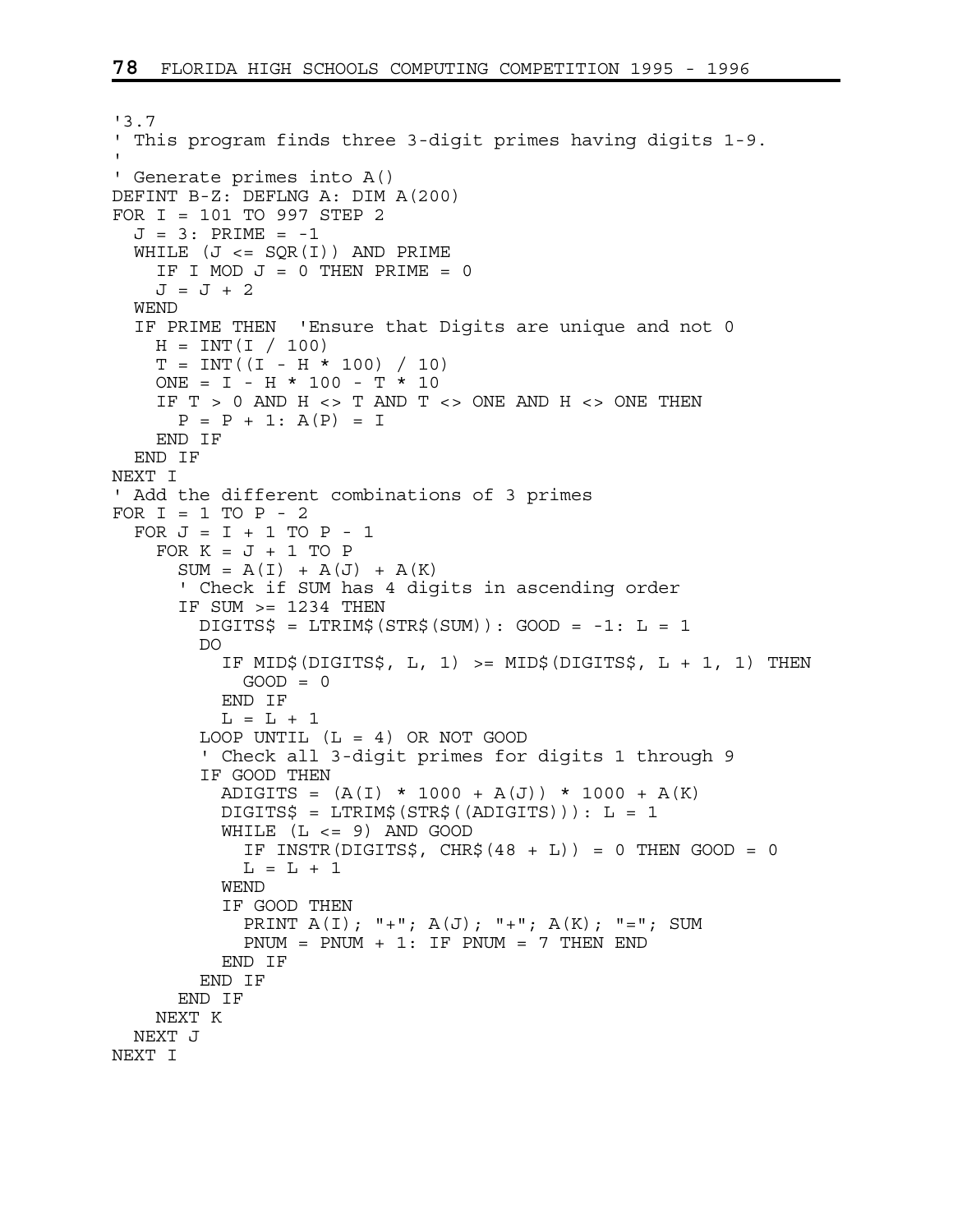```
'3.8 
' This program will display time MM:SS in block letters. 
' 
DATA **** * **** **** * * **** * **** **** **** 
DATA * * * * * * * * * * * * * * 
DATA * * * **** **** **** **** **** * **** **** 
DATA * * * * * * * * * * * * * 
DATA **** * **** **** * **** **** * **** * 
DATA 6,10,6,10, 1,7,18,24 
FOR I = 1 TO 5
  READ B$ 
 FOR J = 0 TO 9: A$(I, J) = MID$(B$, J * 6 + 1, 4): NEXT J
NEXT I 
FOR I = 1 TO 4: READ MAX(I): NEXT I 'Maximum units for MM:SS
FOR I = 1 TO 4: READ COL(I): NEXT I 'Columns to start blocks
' 
INPUT "Enter MM:SS:"; MMSS$ 
FOR I = 1 TO 4DIG(I) = VAL(MID$ (MMSS$, I - (I > 2), 1))NEXT I 
\mathbf{I} .
CLS 
LOCATE 2, 14: PRINT "*": LOCATE 4, 14: PRINT "*" 
DO UNTIL CH$ <> "" 
 FOR I = 1 TO 4FOR J = 1 TO 5
      LOCATE J, COL(I): PRINT A$(J, DIG(I)) 
    NEXT J 
  NEXT I 
 DIG(4) = DIG(4) + 1FOR J = 4 TO 1 STEP -1IF DIG(J) = MAX(J) THEN
     DIG(J - 1) = DIG(J - 1) + 1: DIG(J) = 0 END IF 
  NEXT J 
   FOR I = 1 TO 3000: NEXT I 'Approximately 1 second 
  CH$ = INKEY$LOOP
```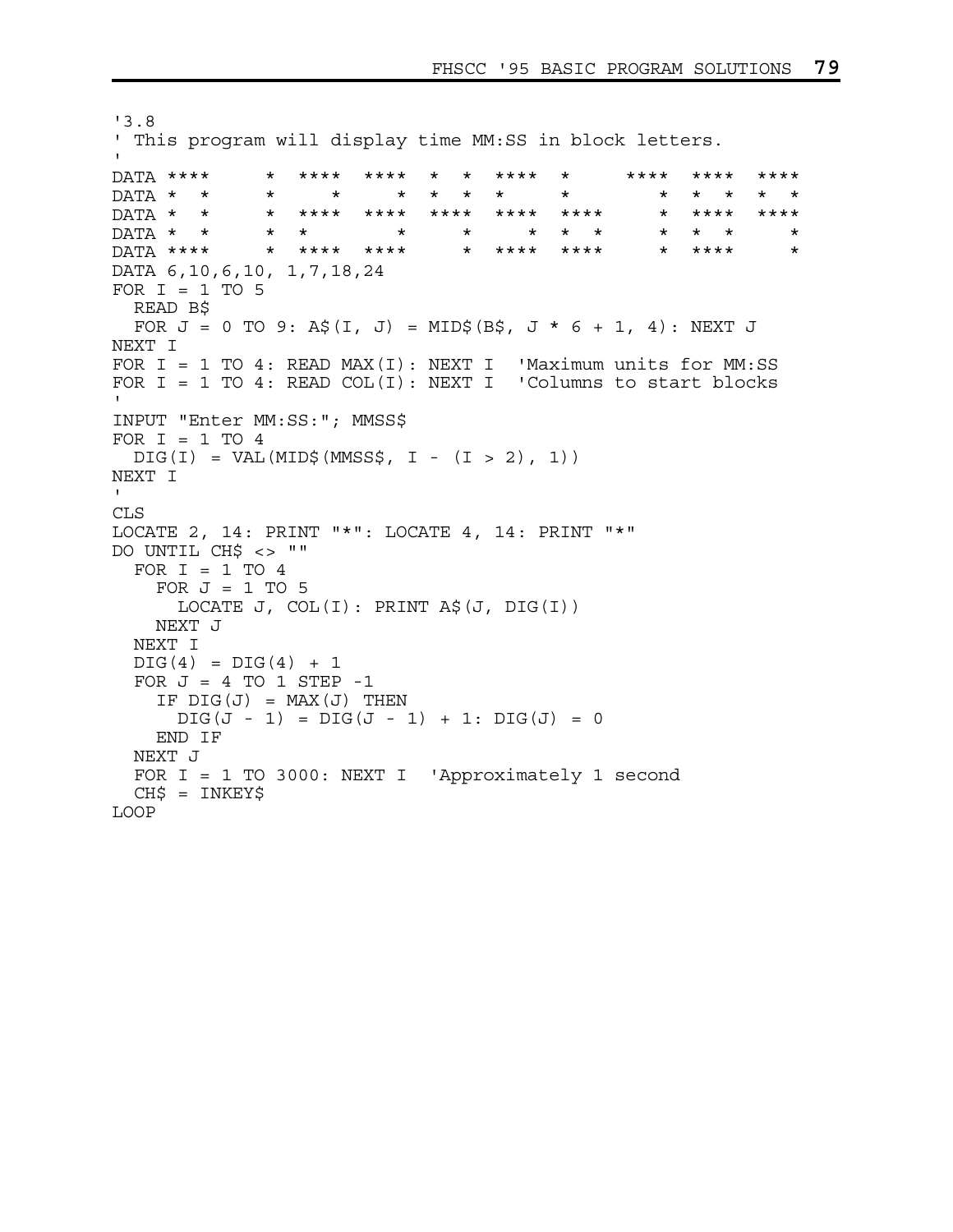```
'3.9 
' This program will calculate the area of a polygon room. 
' 
INPUT "Enter number of sides:"; SIDES 
FOR I = 1 TO SIDES 
   INPUT "Enter movement:"; MOV$ 
 DIR$(I) = MID$(MOV$, 1, 1)L = LEN(MOV$)MOV$ = MID$ (MOV$ , 2, L - 1)DIST(I) = VAL(MOV$)' Subtract Down and Left directions 
 IF DIR\zeta(I) = "D" OR DIR\zeta(I) = "L" THEN DIST(I) = -DIST(I)NEXT I 
' Multiply length by width to obtain rectangle area, 
' then add or subtract area from overall area. 
I = 1: SUM = 0: AREA = 0
WHILE (I \leq SIDES)SUM = SUM + DIST(I)AREA = AREA + (SUM * DIST(I + 1))I = I + 2WEND 
PRINT "AREA ="; ABS(AREA); "SQUARE FEET" 
'3.10 
' This program displays versions of libraries on a graph. 
' 
INPUT "Enter version #:"; Vers 
INPUT "Enter first week in test:"; FirstWk 
INPUT "Enter first week to display, # of weeks:"; FWKDisp, WkNum 
CLS 
LWKDisp = FWKDisp + WkNum - 1 
' Display week #s at top (units first, then tens) 
PRINT SPACE$(9); 
FOR I = FWKDisp TO LWKDisp 
  PRINT USING "\text{\#}"; INT(I / 10);
NEXT I 
PRINT : PRINT SPACE$(9); 
FOR I = FWKDisp TO LWKDisp 
   PRINT USING "#"; I MOD 10; 
NEXT I 
PRINT : PRINT 
LastWk = FirstWk + 17' Compute # of versions to backup from Vers input 
Backup = INT((LastWk - FWKDisp) / 6)Vers = Vers - Backup 
FirstWk = FirstWk - 6 * Backup: LastWk = LastWk - 6 * Backup 
DO UNTIL FirstWk > LWKDisp 
   ' Display Version and indent 
   PRINT "R1V"; RIGHT$(STR$(100 + Vers), 2); "L01 "; 
   IF FWKDisp <= FirstWk THEN 
     Min = FirstWk 
     PRINT SPACE$(FirstWk - FWKDisp); 
   ELSE
```